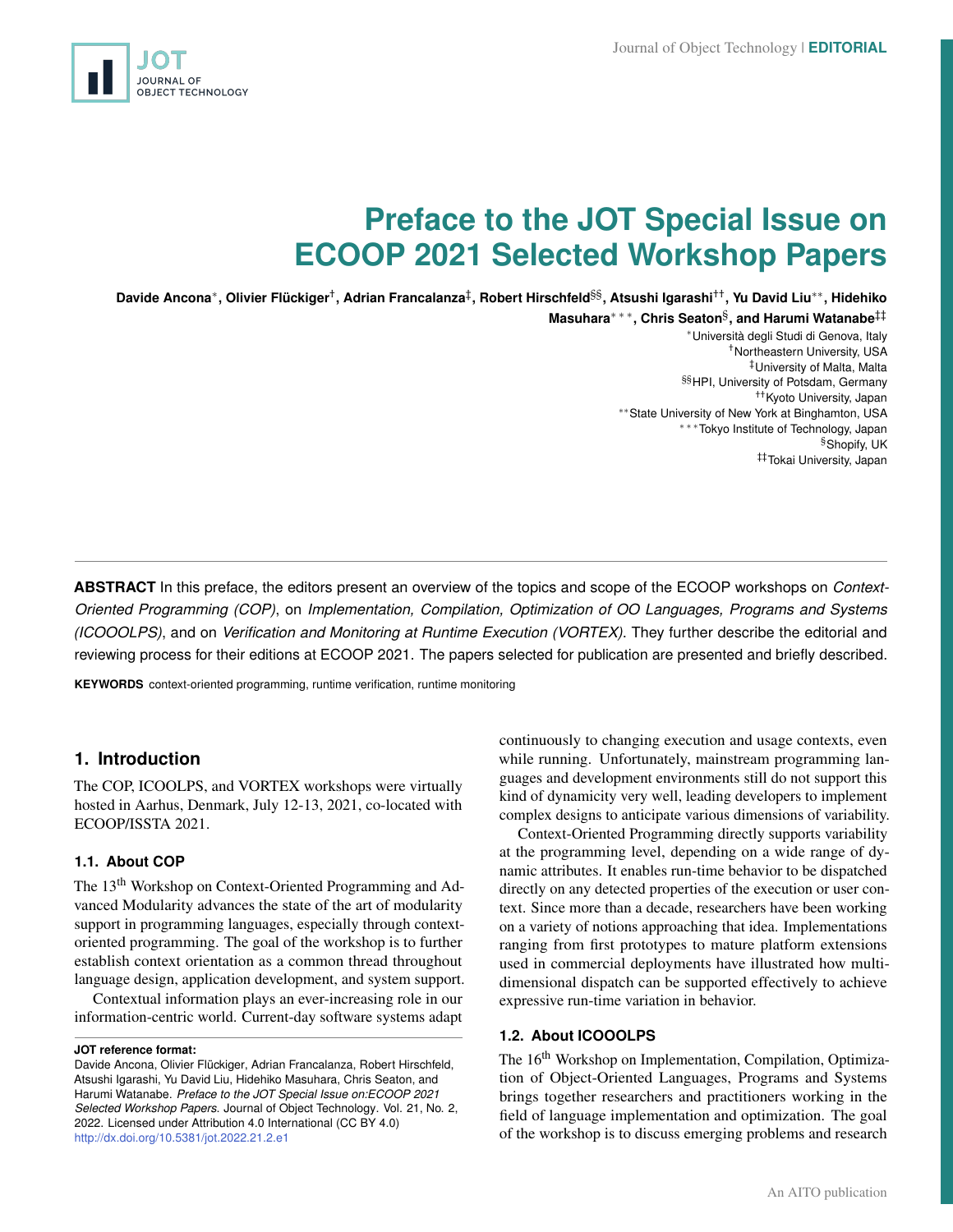directions, as well as new solutions and techniques.

ICOOOLPS prides itself on being an accessible workshop that has still featured influential research in recent years.

#### **1.3. About VORTEX**

VORTEX brings together researchers working on all aspects of Runtime Monitoring (RM) with emphasis on integration with formal verification and testing.

RM is concerned with the runtime analysis of software and hardware system executions in order to infer properties relating to system behaviour. Example applications include telemetry, log aggregation, threshold alerting, performance monitoring and adherence to correctness properties (more commonly referred to as Runtime Verification).

RM has gained popularity as a solution to ensure software reliability, bridging the gap between formal verification and testing: on the one hand, the notion of event trace abstracts over system executions, thus favoring system agnosticism to better support reuse and interoperability; on the other hand, monitoring a system offers more opportunities for addressing error recovery, self-adaptation, and issues that go beyond software reliability.

The goal of VORTEX is to bring together researchers contributing on all aspects of RM covering and possibly integrating both theoretical and practical aspects. The workshop focuses on hybrid approaches that take inspiration from, and provide unified solutions with, other techniques for improving the quality of software such as formal methods, program analysis, and testing.

# **2. Submission and review process**

### **2.1. COP**

The program of the COP workshop featured 9 talks, including 3 talks from regular paper submissions, 2 talks from student paper submissions, and 4 invited talks. After the event, we invited authors and presenters to submit the extended and updated drafts of their work to this special issue. The call attracted 3 submissions, out of which 2 were accepted. The special issue submissions went through two rounds of rigorous reviewing, with reviewers drawn from the program committee of the COP workshop.

#### **2.2. ICOOOLPS**

The ICOOOLPS workshop presented ten research talks and one invited talk by Dr Stephen Kell on *The Two Cultures of Language Implementation*. Three presentations have been extended into high-quality peer-reviewed papers which we are proud to present in this journal.

#### **2.3. VORTEX**

At the workshop six extended abstracts have been presented together with three invited keynotes. After the event, only two works have been invited to contribute to this special issue with extended versions of the papers submitted to the workshop; in the end, one manuscript was withdrawn, while the other underwent a major revision and were resubmitted for a second

round of review. The deadlines for the first and second submission rounds were October 31st and December 17th, 2021. We warmly thank the three reviewers selected from the PC of VORTEX who managed the review process: Giorgio Audrito, Angelo Ferrando and Alceste Scalas.

# **3. Accepted papers**

– *First-Class Concepts: Reified Architectural Knowledge Beyond Dominant Decompositions. Toni Mattis, Tom Beckmann, Patrick Rein, and Robert Hirschfeld.* (presented at COP)

In this paper, the authors discuss novel ways to express a wide range of *concepts*, including cross-cutting concerns, patterns, and lifecycle artifacts independently of the dominant decomposition imposed by an existing architecture. They propose the representation of concepts as first-class objects inside the programming environment that retain the capability to change as easily as code comments. They explore new tools that allow programmers to view, navigate, and change programs based on conceptual perspectives. In a case study, they demonstrate how such views can be created and how the programming experience changes from programmers' scattered attention across existing modules toward cohesively presented concepts. Their designs are geared toward facilitating multiple *secondary* perspectives on a system to co-exist in symbiosis with the original architecture, hence making it easier to explore, understand, and explain complex contexts and narratives that are hard or impossible to express using primary modularity constructs.

– *Next Generation Context-oriented Programming: Embracing Dynamic Generation of Adaptations.Nicolás Cardozo and Ivana Dusparic.* (presented at COP)

COP languages are used in numerous adaptive systems areas, enabling dynamic swapping and composition of adaptive behavior at run-time. However, until recently, all approaches relied on the offline pre-definition of adaptive behavior, limiting the adaptations to only those foreseen at design time. AutoCOP recently emerged as an approach to shift adaptation definition to run-time, if and when the need for adaptations to new contexts arises, by utilizing reinforcement learning techniques. In this paper, the authors use AutoCOP as a starting point to discuss the research path to achieve a completely dynamic adaptive system. They discuss the potential benefits of such an automated AI-based approach, present several application domain categories where dynamic adaptation definition would enable adaptivity breakthroughs, and discuss open challenges in developing such a fully automated approach.

– *Threaded Code Generation with a Meta-Tracing JIT Compiler. Yusuke Izawa, Hidehiko Masuhara, Carl Friedrich Bolz-Tereick, and Youyou Cong.* (presented at ICOOOLPS) Language implementation frameworks, e.g., RPython and Truffle/Graal, are practical tools for creating efficient virtual machines, including a well-functioning just-in-time (JIT) compiler. It is demanding to support multitier JIT compilation in such a framework for language develop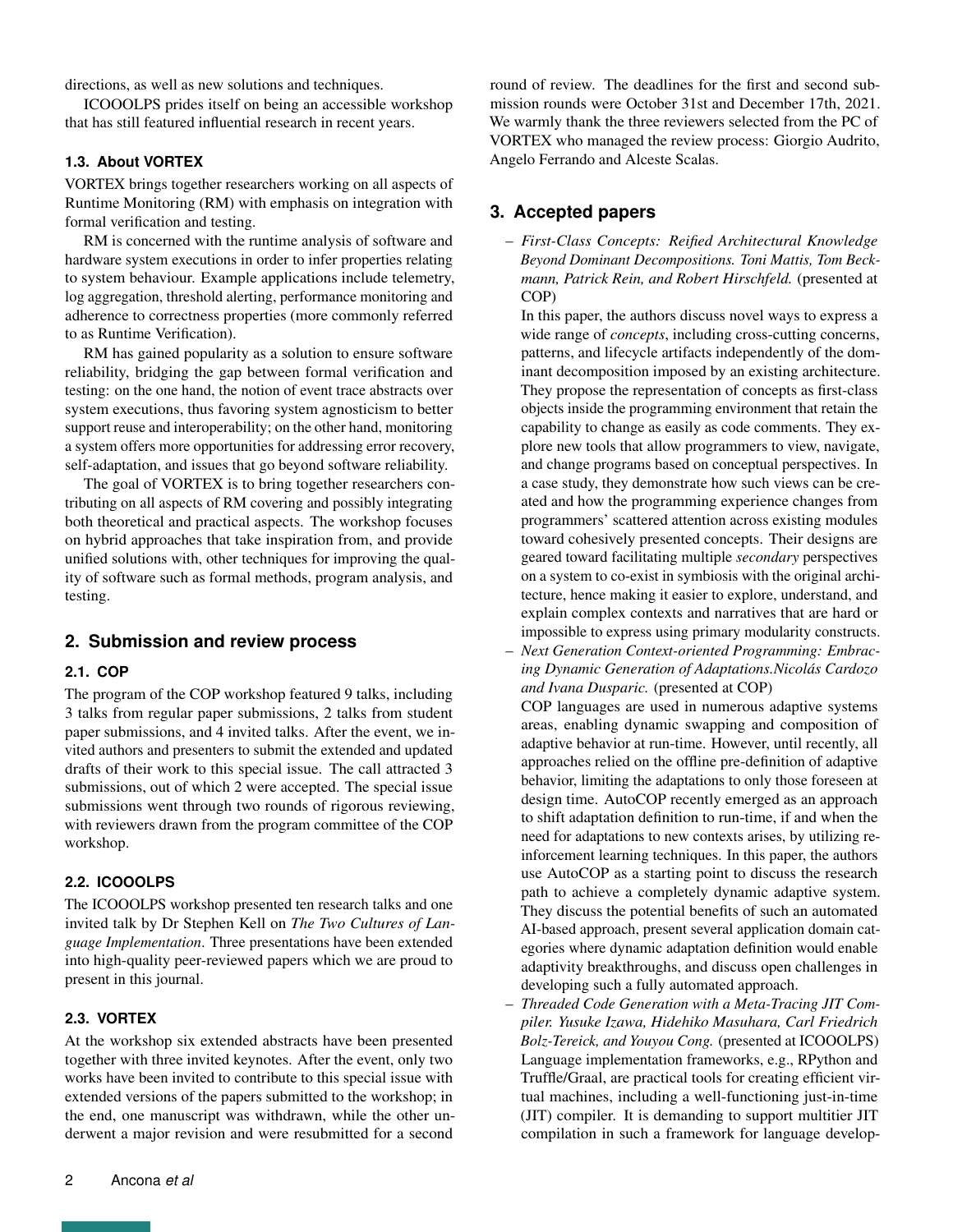ers. This paper presents an idea to generate threaded code by reusing an existing meta-tracing JIT compiler, as well as an interpreter design for it. Their approach does not largely modify RPython itself but constructs an effective interpreter definition to enable threaded code generation in RPython. They expect our system to be extended to support multilevel JIT compilation in the RPython framework. They measured the potential performance of our threaded code generation by simulating its behavior in PyPy. They confirmed that our approach reduced code sizes by 80% and compilation times by 60% compared to PyPy's JIT compiler on average, and ran about 7% faster than the interpreter-only execution.

- *Implementation Strategies for Mutable Value Semantics. Dimitri Racordon, Denys Shabalin, Daniel Zheng, Dave Abrahams, and Brennan Saeta.* (presented at ICOOOLPS) This paper presents implementation strategies for compiling programs with mutable value semantics into efficient native code. We study Swift, a programming language based on that discipline, through the lens of a core language that strips some of Swift's features to focus on the semantics of its value types. The strategies that they introduce leverage the inherent properties of mutable value semantics to unlock aggressive optimizations. Fixed-size values are allocated on the stack, thereby enabling numerous offthe-shelf compiler optimizations, while dynamically sized containers use copy-on-write to mitigate copying costs.
- *Toward a Lingua Franca for Memory Safety. Dimitri Racordon, Aurélien Coet, and Didier Buchs.* (presented at ICOOOLPS)

Memory safety checking seeks to protect programs from a wide spectrum of software problems related to memory 2 access and management, such as using unallocated or uninitialized buffers. Despite decades of research, it remains an active 3 and fruitful research topic, as issues of scalability and adoption continue to present open challenges. A popular approach to 4 overcome these obstacles is to rely on type checking. Types are arguably one of the most scalable techniques to reason about 5 a program's structural properties. They also offer a convenient tool to impose restrictions on source code, either to prohibit 6 undesirable behaviors or to facilitate other analyses.

– *RV-TEE-Based Trustworthy Secure Shell Deployment: An Empirical Evaluation. Axel Curmi, Christian Colombo, and Mark Vella.* (presented at VORTEX)

Computer security is one of the most interesting application of Runtime Monitoring and Verification. This paper investigates the practicality of the runtime-verificationcentric trusted execution environment (RV-TEE) approach to the verification of cryptographic protocol implementation as provided by Paramiko, a popular SSH deployment. The studied solution is based on the LARVA RV tool and the USB-connected hardware security module SEcube; as a result, two security vulnerabilities have been identified. The paper provides an empirical evaluation of the practicality of the approach from the perspective of incurred performance and memory overheads.

# **4. Acknowledgments**

The organizers of COP would like to thank Mehdi Bagherzadeh, Nicolás Cardozo, Kenji Hisazumi, Natsuko Noda, and Patrick Rein for their reviews of the special issue submissions. We would like to thank Alfonso Pierantonio and Jan Vitek for their editorial guidance and help.

The Program Committee of ICOOOLPS would like to thank Carl Friedrich Bolz-Tereick, Clément Béra, Lukas Diekmann, Tim Felgentreff, Magnus Madsen, Andrew Nisbet, Olivier Zendra, for their reviews, Jan Viket for his guidance, and Stephen Kell for his invited talk.

We would like to thank all authors, the invited speakers Michael Fisher, Cesar Sanchez and Julien Signoles and the PC members who contributed to the success of VORTEX 2021 and of this special issue. We are grateful to Anders Möller (ECOOP 2021 General Chair), Manu Sridharan (ECOOP 2021 PC Chair), Marcel Böhme and Maria Christakis (ECOOP 2021 WS Co-Chairs) for the successful organization of ECOOP and co-located events; finally, a special thank goes to Jan Vitek, whose contribution has been essential for making this issue possible, and to Alfonso Pierantonio for his precious support in the preparation of the camera-ready versions of the papers.

# **About the authors**

**Davide Ancona** is associate professor at DIBRIS, Università degli Studi di Genova (Italy). His research interests include Runtime Monitoring and Verification, IoT programming and formal methods. You can contact him at [davide.ancona@unige.it](mailto:davide.ancona@unige.it?subject=Your paper "Preface to the JOT Special Issue on\ECOOP 2021 Selected Workshop Papers") or visit [https://person.dibris.unige.it/ancona-davide/.](https://person.dibris.unige.it/ancona-davide/)

**Olivier Flückiger** is a PhD student at Northeastern, working on verification of just-in-time compilers and optimizing optimization-hostile languages such as R. You can contact him at [o@o1o.ch](mailto:o@o1o.ch?subject=Your paper "Preface to the JOT Special Issue on\ECOOP 2021 Selected Workshop Papers") or visit [https://www.o1o.ch/.](https://www.o1o.ch/)

**Adrian Francalanza** is associate professor at the Computer Science Department of the University of Malta (Malta). His research interests include programming language semantics, software verification and concurrency You can contact him at [adrian.francalanza@um.edu.mt](mailto:adrian.francalanza@um.edu.mt?subject=Your paper "Preface to the JOT Special Issue on\ECOOP 2021 Selected Workshop Papers") or visit [https://www.um.edu.mt/](https://www.um.edu.mt/profile/adrianfrancalanza) [profile/adrianfrancalanza.](https://www.um.edu.mt/profile/adrianfrancalanza)

**Robert Hirschfeld** is a professor at the Hasso Plattner Institute at the University of Potsdam. His research interests include dynamic programming languages, development tools, and runtime environments to make live, exploratory programming more approachable. You can contact him at [robert.hirschfeld@hpi.uni](mailto:robert.hirschfeld@hpi.uni-potsdam.de?subject=Your paper "Preface to the JOT Special Issue on\ECOOP 2021 Selected Workshop Papers")[potsdam.de](mailto:robert.hirschfeld@hpi.uni-potsdam.de?subject=Your paper "Preface to the JOT Special Issue on\ECOOP 2021 Selected Workshop Papers") or visit [https://www.hpi.uni-potsdam.de/swa/.](https://www.hpi.uni-potsdam.de/swa/)

**Atsushi Igarashi** is professor at Kyoto University, Japan. His research interests include program verification, programming language design, and type systems. You can contact him at [igarashi@kuis.kyoto-u.ac.jp](mailto:igarashi@kuis.kyoto-u.ac.jp?subject=Your paper "Preface to the JOT Special Issue on\ECOOP 2021 Selected Workshop Papers") or visit [https://www.fos.kuis.kyoto](https://www.fos.kuis.kyoto-u.ac.jp/~igarashi) [-u.ac.jp/~igarashi.](https://www.fos.kuis.kyoto-u.ac.jp/~igarashi)